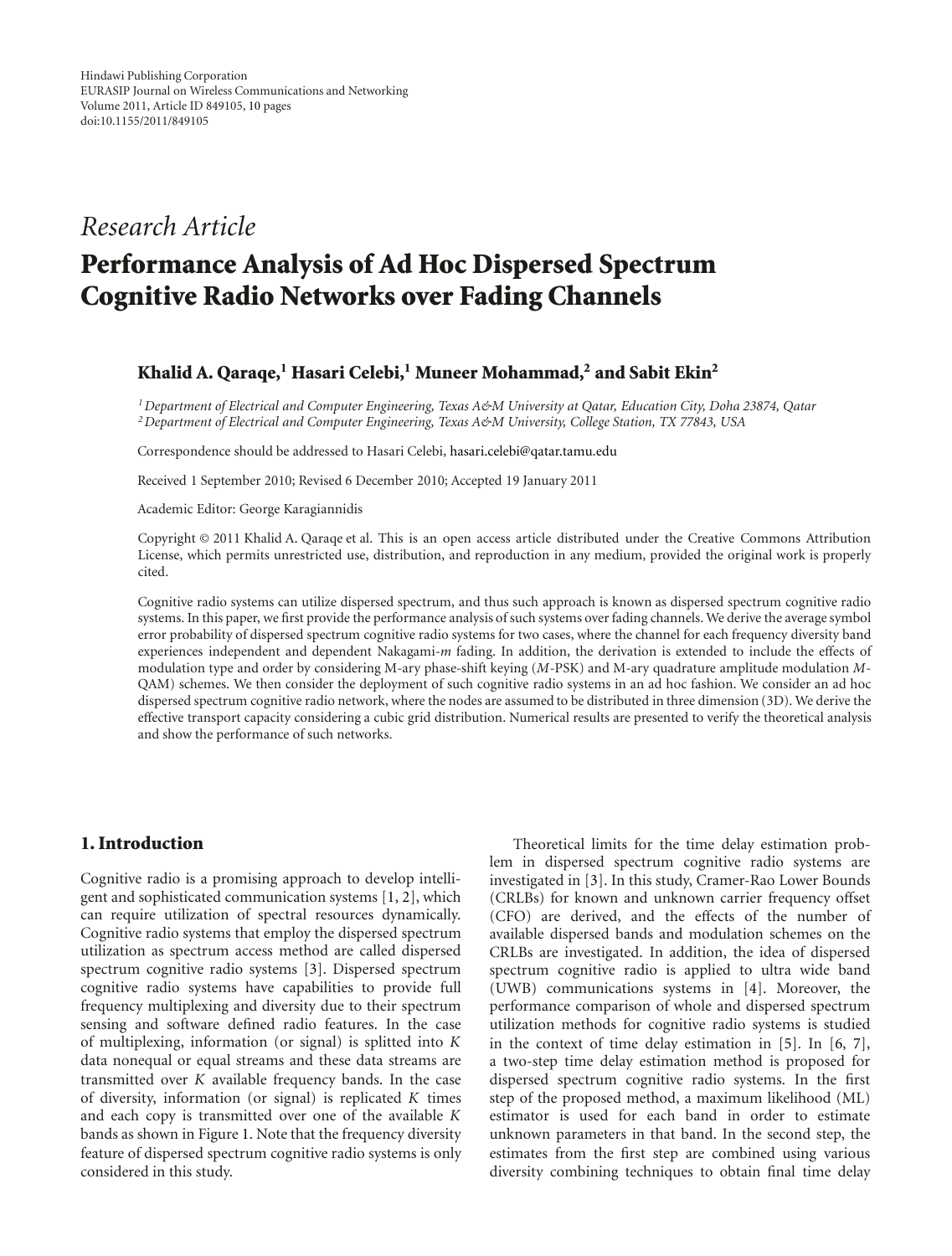estimate. In these prior works, dispersed spectrum cognitive radio systems are investigated for localization and positioning applications. More importantly, it is assumed that all channels in such systems are assumed to be independent from each other. In addition, single path flat fading channels are assumed in the prior works. However, in practice, the channels are not single path flat fading, and they may not be independent each other. Another practical factor that can also affect the performance of dispersed spectrum cognitive radio networks is the topology of nodes. In this context, several studies in the literature have studied the use of location information in order to enhance the performance of cognitive radio networks [8, 9]. It is concluded that use of network topology information could bring significant benefits to cognitive radios and networks to reduce the maximum transmission power and the spectral impact of the topology [10]. In [11], the effect of nonuniform random node distributions on the throughput of medium access control (MAC) protocol is investigated through simulation without providing theoretical analysis. In [12], a 3D configuration-based method that provides smaller number of path and better energy efficiency is proposed. In [13], 2D and 3D structures for underwater sensor networks are proposed, where the main objective was to determine the minimum numbers of sensors and redundant sensor nodes for achieving communication coverage. In [14–16], the authors represent a new communication model, namely, the square configuration (2D), to reduce the internode interference (INI) and study the impact of different types of modulations over additive white gaussian noise (AWGN) and Rayleigh fading channels on the effective transport capacity. Moreover, it is assumed that the nodes are distributed based on square distribution (i.e., 2D). Notice that the effects of node distribution on the performance of dispersed spectrum cognitive radio networks have not been studied in the literature, which is another main focus of this paper.

In this paper, performance analysis of dispersed spectrum cognitive radio systems is carried out under practical considerations, which are modulation and coding, spectral resources, and node topology effects. In the first part of this paper, the performance analysis of dispersed spectrum cognitive radio systems is conducted in the context of communications applications, and average symbol error probability is used as the performance metric. Average symbol error probability is derived under two conditions, that is, the scenarios when each channel experiences independent and dependent Nakagami-*m* fading. The derivation for both cases is extended to include the effects of modulation type and order, namely, M-ary phase-shift keying (*M*-PSK) and M-ary quadrature amplitude modulation (*M*-QAM). The effects of convolutional coding on the average symbol error probability is also investigated through computer simulations. In the second part of the paper, the expression for the effective transport capacity of ad hoc dispersed spectrum cognitive radio networks is derived, and the effects of 3D node distribution on the effective transport capacity of ad hoc dispersed spectrum cognitive



Figure 1: Illustration of dispersed spectrum utilization in cognitive radio systems. White and gray bands represent available and unavailable bands after spectrum sensing, respectively.

radio networks are studied through computer simulations [17].

The paper is organized as follows. In Section 2, the system, spectrum, and channel models are presented. The average symbol error probability is derived considering different fading conditions and modulation schemes in Section 3. In Section 4, the analysis of the effective transport capacity for the 3D node distribution is provided. In Section 5, numerical results are presented. Finally, the conclusions are drawn in Section 6.

# **2. System, Spectrum, and Channel Models**

The baseband system model for the dispersed spectrum cognitive radio systems is shown in Figure 2. In this model, opportunistic spectrum access is considered, where spectrum sensing and spectrum allocation (i.e., scheduling) are performed in order to determine the available bands and the bands that will be allocated to each user, respectively. Note that we assumed that these two processes are done prior to implementing dispersed spectrum utilization method. As a result, a single user that will use *K* bands simultaneously is considered in order to simplify the analysis in this study. The information of *K* is conveyed to the dispersed spectrum utilization system. In this stage, it is assumed that there are *K* available bands with identical bandwidths and dispersed spectrum utilization uses them. Afterwards, transmit signal is replicated *K* times in order to create frequency diversity. Each signal is transmitted over each fading channel and then each signal is independently corrupted by AWGN process. At the receiver side, all the signals received from different channels are combined using Maximum Ratio Combining (MRC) technique.

Since there is not any complete statistical or empirical spectrum utilization model reported in the literature, we consider the following spectrum utilization model. Theoretically, there are four random variables that can be used to model the spectrum utilization. These are the number of available band  $(K)$ , carrier frequency  $(f_c)$ , corresponding bandwidth (*B*), and power spectral density (PSD) or transmit power  $(P_{tx})$  [18]. In the current study,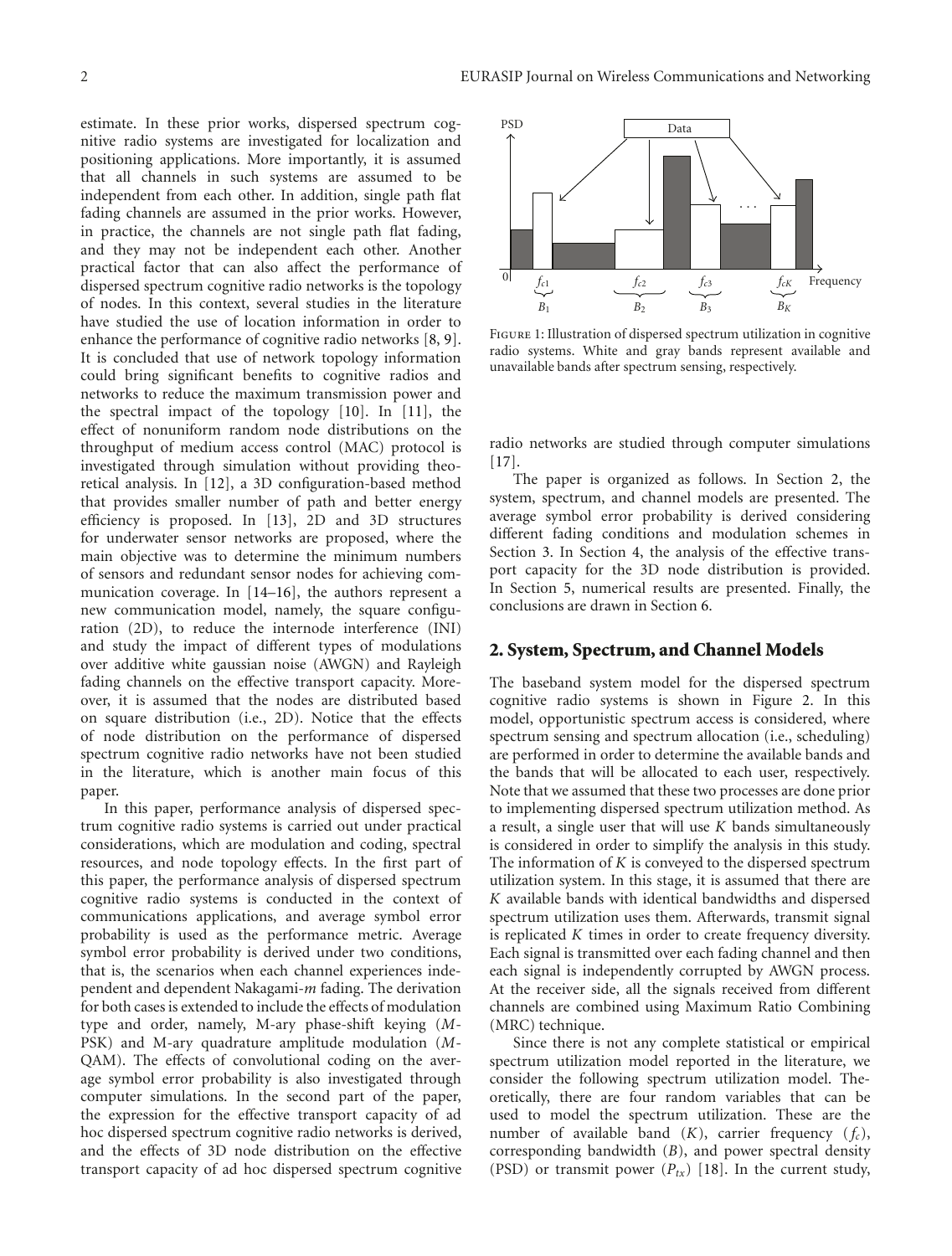*K* is assumed to be deterministic. We also assume that PSD is constant and it is the same for all available bands, which results in a fixed SNR value. Additionally, since we consider baseband signal during analysis, the effect of  $f_c$  such as path loss are not incorporated into the analysis. Ergo, the only random variable is the bandwidth of the available bands which is assumed to be uniformly distributed [18] with the limits of  $B_{\text{min}}$  and  $B_{\text{max}}$ , where  $B_{\text{min}}$  and  $B_{\text{max}}$  are the minimum and maximum available absolute bandwidths, respectively. In addition, we assume perfect synchronization in order to evaluate the performance of dispersed spectrum cognitive radio systems. The analysis of the system is given as follows.

The modulated signal with carrier frequency  $f_c$  is given by

$$
s(t) = R\left\{\tilde{s}(t)e^{j2\pi f_c t}\right\},\tag{1}
$$

where  $R\{\cdot\}$  denotes the real part of the argument,  $f_c$  is the carrier frequency, and  $\tilde{s}(t)$  represents the equivalent low-pass waveform of the transmitted signal.

For  $i = 1, 2, 3, \ldots$  *K* dispersed bands in Figure 1, the modulated signal waveform of the *i*th band can be expressed as

$$
s_i(t) = R\left\{\tilde{s}(t)e^{j2\pi f_{ci}t}\right\},\tag{2}
$$

where we assume that there is not carrier frequency offset in any frequency diversity branch. Note that the same modulated signal is transmitted over *K* dispersed bands in order to create frequency diversity. The channel for *i*th band is characterized by an equivalent low-pass impulse response, which is given by

*L*

$$
h_i(t) = \sum_{l=1}^{L} \alpha_{i,l} \delta(t - \tau_{i,l}) e^{-j\varphi_{i,l}}, \qquad (3)
$$

where  $\alpha_{i,l}$ ,  $\tau_{i,l}$ , and  $\varphi_{i,l}$  are the gain, delay, and phase of the *l*th path at *i*th band, respectively. Slow and nonselective Nakagami-*m* fading for each frequency diversity channel are assumed.

In the complex baseband model, the received signal for the *i*th band can be expressed as

$$
r_i(t) = \sum_{l=1}^{L} \alpha_{i,l} s_i(t - \tau_{i,l}) e^{-j\varphi_{i,l}} + n_i(t), \qquad (4)
$$

where  $n_i(t)$  is the zero mean complex-valued white Gaussian noise process with power spectral density *N*0. The SNR from each diversity band (*γi*) is combined to obtain the total SNR  $(\gamma_{\text{Tot}})$ , which is defined as

$$
\gamma_{\text{Tot}} = \sum_{i=1}^{K} \gamma_i. \tag{5}
$$

Notice from (5) that dispersed spectrum utilization method can provide full SNR adaptation by selecting required number of bands adaptively in the dispersed

The  $\gamma_{\text{Tot}}$  can be expanded to be written in the form of SNR of *i*th band with respect to the SNR of the first band. Hence, assume that the received power from the first band is equal to  $p$  and the AWGN experienced in this band has a power spectral density of *N*0. Assume that the received power from the *i*th band is equal to  $(\alpha_i p)$  and the AWGN experienced in this band has a power spectral density of  $(\beta_i N_0)$ . Thus, the total SNR can be expressed as

$$
\gamma_{\text{Tot}} = \gamma_1 + \sum_{i=2}^{K} \kappa_i \gamma_1,\tag{6}
$$

where  $\gamma_1 = p/N_0$  and  $\kappa_i = \alpha_i/\beta_i$ . We assumed single-cell and single user case in this study. However, the analysis can be extended to multiple cells and multiuser cases, which is considered as a future work. At this point, we have obtained the total SNR, and in order to provide the performance analysis the average symbol error probability for two different cases, independent and dependent channels, are derived in the following section.

# **3. Average Symbol Error Probability**

In this section, we derive the average symbol error probability expressions of dispersed spectrum cognitive radio systems for both independent and dependent fading channel cases considering *M*-PSK and *M*-QAM modulation schemes. We selected these two modulation schemes arbitrarily. However, the analysis can be extended to other modulation types easily.

*3.1. Independent Channels Case.* We assume Nakagami*m* fading channel for each band. In order to derive the expression of the average symbol error probability (*Ps*) for both *M*-PSK and *M*-QAM modulations, we utilize the Moment Generator Function (MGF) approach. By using (6), the MGF of the dispersed spectrum cognitive radio systems over Nakagami-*m* channel is obtained, which is given by

$$
\mu(s) = \left(1 - \frac{s\left(\gamma_{\text{Tot}}/\sum_{i=1}^{K}\kappa_i\right)(\kappa_i)}{m}\right)^{-m\kappa_i},\tag{7}
$$

where *m* is the fading parameter and  $s = -g/\sin \phi^2$ , in which *g* is a function of modulation order *M*. Therefore, for *M*-QAM and *M*-PSK modulation schemes, *g* is  $g = 1.5/(M - 1)$ and  $g = \sin^2(\pi/M)$ , respectively.

*3.1.1. M-QAM. Ps* for dispersed spectrum cognitive radio systems is obtained by averaging the symbol error probability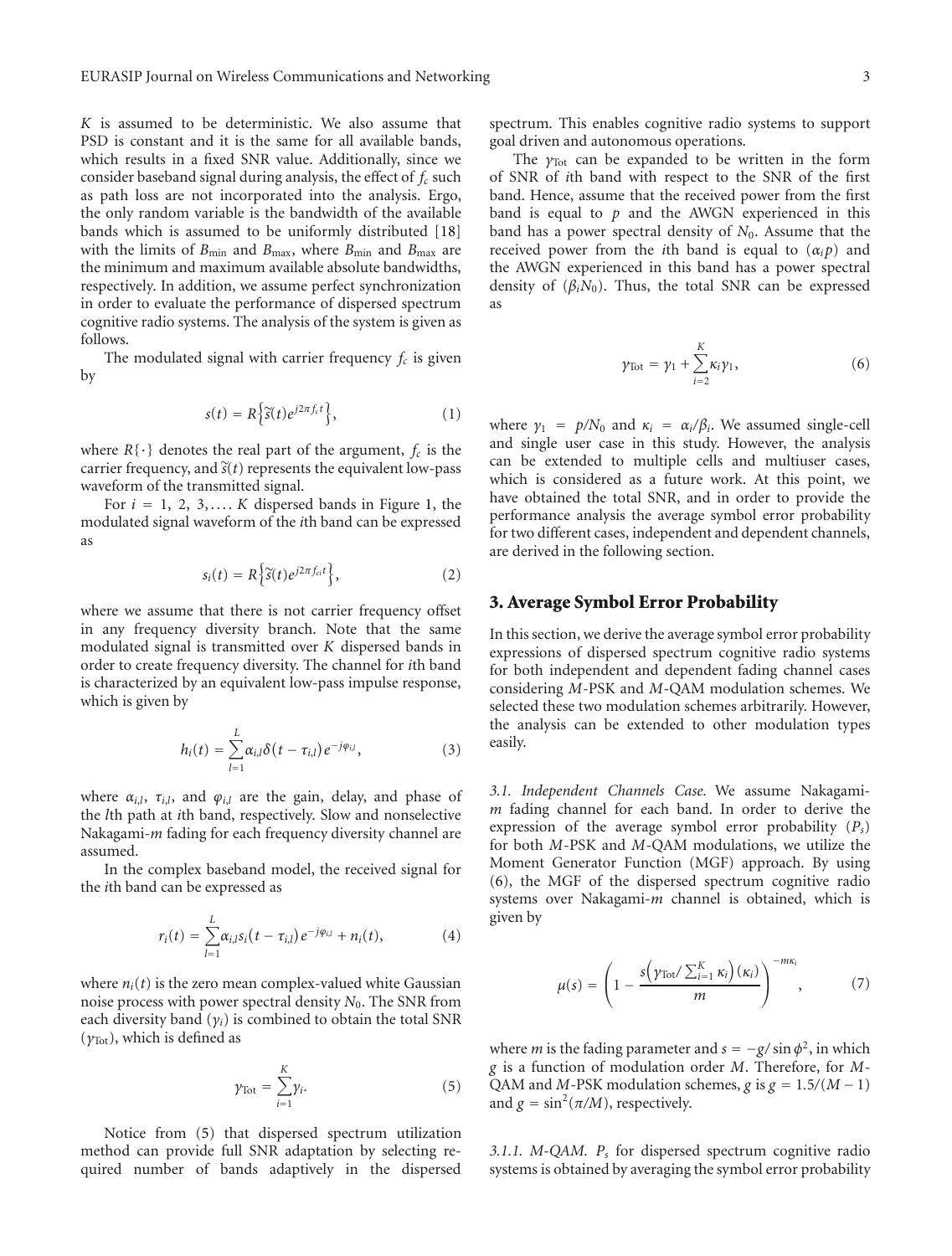

FIGURE 2: Baseband system model for dispersed spectrum cognitive radio systems.

*Ps*(*γ*) over Nakagami-*m* fading distribution channel *Pγs*(*γ*), which is given by [19]

$$
P_s = \int_0^\infty P_s(\gamma) P_{\gamma s}(\gamma) d\gamma
$$
  
\n
$$
= \frac{4}{\pi} \left( \frac{\sqrt{M} - 1}{\sqrt{M}} \right) \left[ \int_0^{\pi/2} \mu(s) d\phi - \left( \frac{\sqrt{M} - 1}{\sqrt{M}} \right) \int_0^{\pi/4} \mu(s) d\phi \right]
$$
  
\n
$$
= \frac{4}{\pi} \left( \frac{\sqrt{M} - 1}{\sqrt{M}} \right)
$$
  
\n
$$
\times \left[ \int_0^{\pi/2} \left( 1 - \frac{s(\gamma_{\text{Tot}} / \sum_{i=1}^K \kappa_i)(\kappa_i)}{m} \right)^{-m\kappa_i} d\phi \right]
$$
  
\n
$$
- \left( \frac{\sqrt{M} - 1}{\sqrt{M}} \right) \int_0^{\pi/4} \left( 1 - \frac{s(\gamma_{\text{Tot}} / \sum_{i=1}^K \kappa_i)(\kappa_i)}{m} \right)^{-m\kappa_i} d\phi \right].
$$
  
\n(8)

*3.1.2. M-PSK.* By taking the same steps as in the *M*-QAM case, *Ps* for *M*-PSK is obtained as follows [19]:

$$
P_s = \frac{1}{\pi} \int_0^{(M-1)(\pi/M)} \left(1 - \frac{s\left(\gamma_{\text{Tot}}/\sum_{i=1}^K \kappa_i\right)(\kappa_i)}{m}\right)^{-m\kappa_i} d\phi. \tag{9}
$$

*3.2. Dependent Channels Case.* To show the effects of dependent case in our system, we just need to use the covariance matrix that shows how the *K* bands are dependent. To the best of our knowledge, unfortunately there is not empirical model or study on the dependency of dispersed spectrum cognitive radio or frequency diversity of channels, and determining such covariance matrix requires an extensive measurement campaign. However, there are studies on the dependency of space diversity channels [20, 21]. Therefore, we use two arbitrary correlation matrices for the sake of conducting the analysis here. These two arbitrary correlation matrices are linear and triangular, and they are referred to as *Configuration A* and *Configuration B*, respectively, in the current study.

In our system, it is assumed that there are *K* correlated frequency diversity channels, each having Nakagami-*m* distribution. The basic idea is to express the SNR in terms of Gaussian distributions, since it is easy to deal with Gaussian distribution regardless of its complexity. The instantaneous SNR of parameter  $m_i$  for each band can be considered as the sum of squares of 2*mi* independent Gaussian random variables which means that the covariance matrix of the total SNR can be expressed by  $(2 \sum_{i=1}^{K} m_i) \times (2 \sum_{i=1}^{K} m_i)$ matrix with correlation coefficient between Gaussian random variables [22]. The MGF of Nakagami-*m* fading for the dependent case is defined as [23]

$$
\mu(s) = \frac{1}{\prod_{n=1}^{N} (1 - 2s\xi_n)^{1/2}},
$$
\n(10)

where  $s = -g/\sin^2\phi$ ,  $N = 2\sum_{i=1}^{K} m_i$ , and  $\xi_n$  are eigenvalues of covariance matrix for  $n = 1, 2, \ldots N$ .

The dimension of covariance matrix depends on *N* which means that there is always  $N - K$  repeated eigenvalues with 2*mi* −1 repeated eigenvalues per band. This is expected since the derivation depends on the facts that all the bands depend on each other. Thus, by using (10), the MGF for the dispersed spectrum cognitive radio systems in the case of dependent channels case can be expressed as

$$
\mu(s) = \prod_{i=1}^{K} (1 - 2s(\gamma_i e_i))^{-m_i}, \qquad (11)
$$

where *ei* is the eigenvalue of covariance matrix for the *i*th band.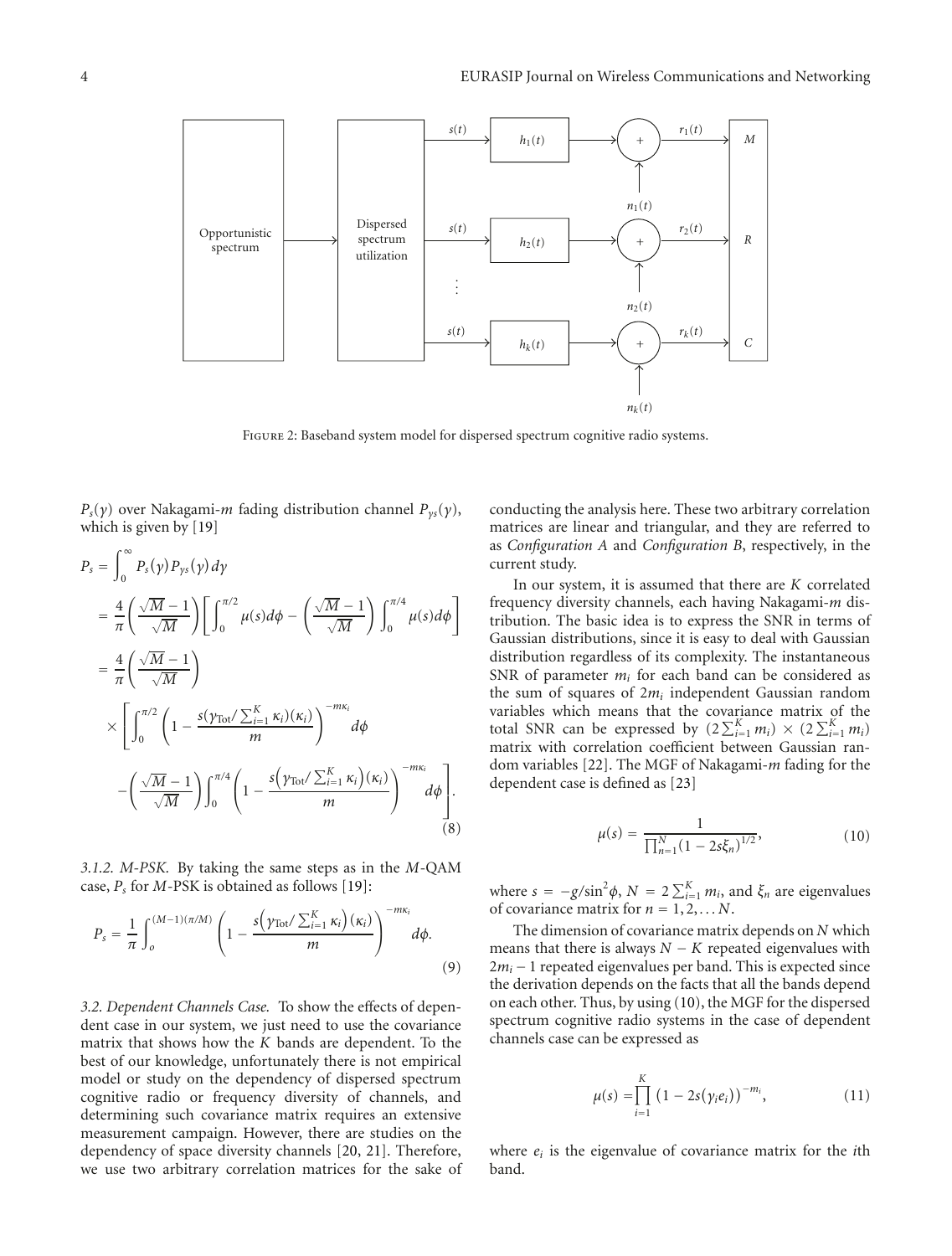*3.2.1. M-QAM. Ps* for *M*-QAM modulation scheme is obtained using (8) and it is given by

$$
P_s = \frac{4}{\pi} \left( \frac{\sqrt{M} - 1}{\sqrt{M}} \right)
$$
  
 
$$
\times \left[ \int_0^{\pi/2} \left( \prod_{i=1}^K \left( 1 - 2s(\gamma_i e_i)^{-m_i} \right) \right) d\phi \right.
$$
  
 
$$
- \left( \frac{\sqrt{M} - 1}{\sqrt{M}} \right) \int_0^{\pi/4} \left( \prod_{i=1}^K \left( 1 - 2s(\gamma_i e_i)^{-m_i} \right) \right) d\phi \right].
$$
  
(12)

*3.2.2. M-PSK.* Since fading parameters *mi* and 2*mi* are integers, *Ps* for *M*-PSK modulation can be obtained using (9), and the resultant expression is

$$
P_s = \frac{1}{\pi} \int_0^{(M-1)(\pi/M)} \left( \prod_{i=1}^K \left( 1 - 2s(\gamma_i e_i)^{-m_i} \right) \right) d\phi. \tag{13}
$$

#### **4. Effective Transport Capacity**

In the preceding sections, the analysis of dispersed spectrum cognitive radio network by obtaining the error probabilities for different scenarios and the MGF of the dispersed spectrum CR system over Nakagami-m channel is provided. Implementation of dispersed spectrum CR concept in practical wireless networks is of great interest. Therefore, in this section, we considered ad hoc type network for an application of dispersed spectrum CR discussed in the previous sections. The effective transport capacity performance analysis of conventional ad hoc wireless networks considering 2D node distribution is conducted in [14]. In the current section, this analysis is extended to ad hoc dispersed spectrum cognitive radio networks [3], where the nodes are distributed in 3D and they are communicated using the dispersed spectrum cognitive radio systems. In order to derive the effective transport capacity for the ad hoc dispersed spectrum cognitive radio networks, the following network communication system model is employed [14– 16].

- (i) Each node transmits a fixed power of  $P_t$ , and the multihop routes between a source and destination is established by a sequence of minimum length links. Moreover, no node can share more than one route.
- (ii) If a node needs to communicate with another node, a multihop route is first reserved and only then the packets can be transmitted without looking at the status of the channel which is based on a MAC protocol for INI: reserve and go (RESGO) [14]. Packet generation, with each packet having a fixed length of *D* bits, is given by a Poisson process with parameter *λ* (packets/second).
- (iii) The INI experienced by the nodes in the network is mainly dependent on the node distribution and the MAC protocol.

(iv) The condition  $\lambda D \leq R_b$ , where  $R_b$  is transmission data rate of the nodes, needs to be satisfied for network communications.

*4.1. Average Number of Hops.* In the 3D node configuration, there are *W* nodes, and each node is placed uniformly at the center of a cubic grid in a spherical volume *V* that can be defined as

$$
V \approx W d_l^3, \tag{14}
$$

where  $d_l$  is the length of cube that a node is centered in. From (14), it can be shown that two neighboring nodes are at distance *dl* which is defined as

$$
d_l \approx \left(\frac{1}{\rho_s}\right)^{1/3},\tag{15}
$$

where  $\rho_s = W/V$ (unit :  $m^{-3}$ ) is the node volume density.

The maximum number of hops  $(n_h^{\text{max}})$  needs to be determined first in order to derive the expression for average number of hops  $(\overline{n}_h)$ . The deviation from a straight line between the source and destination nodes is limited by assuming that the source and destination nodes lie at opposite ends of a diameter over a spherical surface, and a large number of nodes in the network volume are simulated [14]. It follows that  $n_h^{\text{max}}$  distribution can be defined for 3D configuration as

$$
n_h^{\max} = \left\lfloor \frac{d_s}{d_l} \right\rfloor = \left\lfloor 2 \left( \frac{3W}{4\pi} \right)^{1/3} \right\rfloor, \tag{16}
$$

where  $d_s$  is the diameter of sphere and  $\lfloor \cdot \rfloor$  represents the integer value closest to the argument.

Since the number of hops is assumed to have a uniform distribution, the probability density function (PDF) can be defined as

$$
P_{n_h}(x) = \begin{cases} \frac{1}{n_h^{\max}}, & 0 < x < n_h^{\max}, \\ 0, & x = \text{otherwise}, \end{cases} \tag{17}
$$

therefore,

$$
\overline{n}_h = \int_0^{n_h^{\max}} \frac{1}{n_h^{\max}} x dx = \frac{n_h^{\max}}{2},\tag{18}
$$

which agrees with the result in [14]. The average number of hops for 3D configuration can therefore be obtained as

$$
\overline{n}_h = \left[ \left( \frac{3W}{4\pi} \right)^{1/3} \right]. \tag{19}
$$

The total effective transport capacity  $C_T$  is the summation of effective transport capacity for each route, and since the routes are disjointed, the  $C_T$  is defined as [16]

$$
C_T = \lambda L \overline{n}_{\rm sh} d_l N_{\rm ar},\tag{20}
$$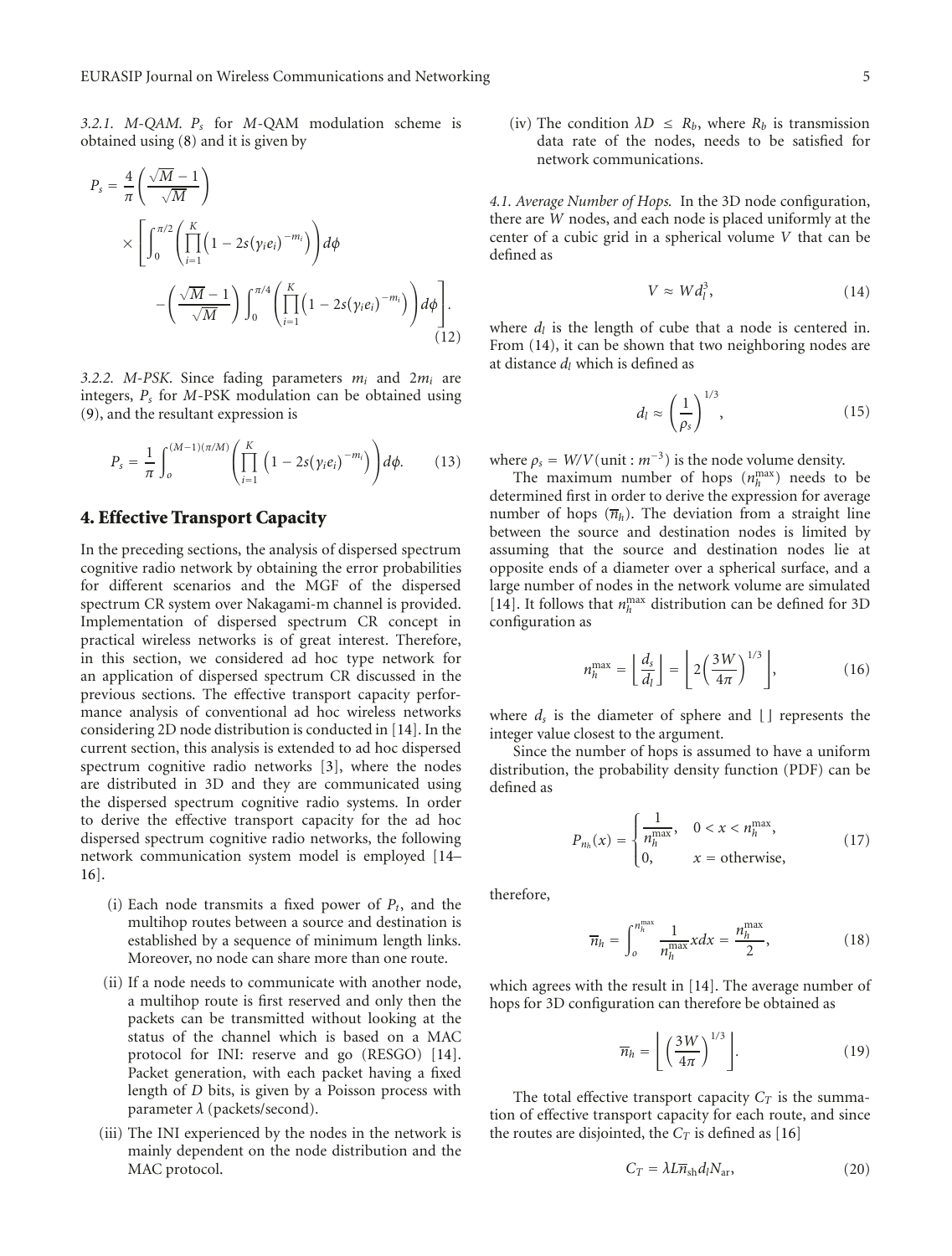where  $N_{\text{ar}}$  is the number of disjoint routes and  $\overline{n}_{\text{sh}}$  is the average number of sustainable hops [16] which is defined as

$$
\overline{n}_{\rm sh} = \min\{n_{\rm sh}^{\rm max}, \overline{n}_h\} = \min\left\{ \left\lfloor \frac{\ln\left(1 - P_e^{\rm max}\right)}{\ln\left(1 - P_e^L\right)} \right\rfloor, \overline{n}_h \right\},\tag{21}
$$

where  $P_e^L$  and  $p_e^{\text{max}}$  are the bit error rate at the end of a single link and the maximum *Pe* can be tolerated to receive the data, respectively. The average  $P_e$  at the end of a multihop route can therefore be expressed as [15]

$$
\overline{P_e} = P_e^{\overline{n}_h} = 1 - (1 - P_e)^{\overline{n}_h}.
$$
 (22)

According to (8), *Pe* is function of MGF, and the MGF of the dispersed spectrum CR system over Nakagami-m channel is given in (7) which is defined as the Laplace transform of the PDF of the SNR [19]. Let the SNR at the end of a single link in the case of conventional single band spectrum utilization be *γ<sub>L*,Tot</sub>. In addition, let us assume that there exists INI between the nodes, then *γL*,Tot can be expressed as [16]

$$
\gamma_{L,\text{Tot}} = \alpha^2 \left( \frac{CP_t d_l^{-2}}{FK_b T_0 R_b + P_{\text{INI}} \eta} \right),\tag{23}
$$

where  $P_t$  is the transmitted power from each node,  $F$  is the noise figure and  $K_b$  is the Boltzmann's constant ( $K_b$  =  $1.38 \times 10^{-23}$  J/K),  $T<sub>o</sub>$  is the room temperature ( $T<sub>o</sub> \approx 300$  K), *α* is the fading envelope,  $\eta = R_b/B_T b/s/Hz$  is the spectral efficiency (where  $B_T$  is the transmission bandwidth),  $P_{\text{INI}}$  is the INI power, and *C* can be expressed as

$$
C = \frac{G_t G_r c^2}{(4\pi)^2 f_l f_c^2},
$$
\n(24)

where  $G_t$  and  $G_r$  are the transmitter and receiver antenna gains,  $f_c$  is the carrier frequency,  $c$  is the speed of light, and *fl* is a loss factor. From (6) and (23), *γL*,Tot for the dispersed spectrum cognitive radio networks can be expressed as

$$
\gamma_{L,\text{Tot}} = \sum_{i=1}^{K} \kappa_i \alpha^2 \left( \frac{CP_t d l^{-2}}{FK_b T_0 R_b + P_{\text{INI}} \eta} \right). \tag{25}
$$

Assuming that the destination node is in the center, we try to calculate all the interference powers transmitting from all nodes by clustering the nodes into groups in order to find out the general formula for  $P_{\text{INI}}$ .

In the *x*th order tier of the 3D distribution, there are the following.

- (i) The interference power at the destination node received from one of six nodes, at a distance *xdl*, is  $CP_t/(d_l x)^2$ .
- (ii) The interference power at the destination node received from one of eight nodes, at a distance  $x\sqrt{3}d_l$ , is  $CP_t/(\sqrt{3}d_lx)^2$ .
- (iii) The interference power at the destination node received from one of twelve nodes, at a distance  $x\sqrt{2}d_l$ , is  $CP_t/(\sqrt{2}d_lx)^2$ .
- (iv) The interference power at the destination node received from one of twenty nodes, at a distance  $\sqrt{x^2 + y^2} d_l$ , where  $y = 1, ..., x - 1$ , and  $x \ge 2$ , is  $CP_t/(d_l^2(x^2 + y^2)).$
- (v) The interference power at the destination node received from one of twenty nodes, at a distance  $\sqrt{2x^2 + y^2}d_l$ , is  $CP_t/(d_l^2(2x^2 + y^2)).$
- (vi) The interference power at the destination node received from one of twenty nodes, at a distance  $\sqrt{x^2 + y^2 + z^2}$ *d*<sub>l</sub>, where *z* = 1, 2, ..., *x* − 1, *x* ≥ 2, is  $CP_t/(d_l^2(x^2 + y^2 + z^2)).$

A maximum *W* and tier order *x*max exist since the number of nodes in the network is finite. Therefore,

$$
W \approx \sum_{x=1}^{x_{\text{max}}} (2x+1)^3 - (2(x-1)+1))^3
$$
  

$$
\approx \sum_{x=1}^{x_{\text{max}}} 24x^2 + 2 = 24 \frac{x_{\text{max}}(x_{\text{max}}+1)(2x_{\text{max}}+1)}{6} + 2x_{\text{max}}.
$$
(26)

For sufficiently large values of *W*, (26) leads to  $x_{\text{max}} \approx$  $\lfloor W^{1/3}/2 \rfloor$ . The probability of a single bit in the packet interfered by any node in the network is defined in [14, 16] as  $1 - \exp(-\lambda D/R_b)$  which means that the overall interference power *PINI* using RESGO MAC protocol can be expressed as [14]

$$
P_{\text{INI}}^{\text{RESGO}} = CP_t \rho_s^{2/3} \left( 1 - e^{-\lambda D/R_b} \right) \times (\Delta_1 + \Delta_2 + \Delta_3 - 1),\tag{27}
$$

where

$$
\Delta_1 = \sum_{x=1}^{W^{1/3}/2} \frac{44}{3x^2},
$$
  
\n
$$
\Delta_2 = \sum_{x=2}^{W^{1/3}/2} \sum_{y=1}^{x-1} \left( \frac{24}{2x^2 + y^2} + \frac{24}{x^2 + y^2} \right),
$$
  
\n
$$
\Delta_3 = \sum_{x=2}^{W^{1/3}/2} \sum_{y=1}^{x-1} \sum_{z=1}^{x-1} \left( \frac{24}{x^2 + y^2 + z^2} \right).
$$
\n(28)

### **5. Numerical Results**

In this section, numerical results are provided to verify the theoretical analysis. Figure 3 illustrates the effect of frequency diversity order on the average symbol error probability performance of the dispersed spectrum cognitive radio systems. The results are obtained over independent Nakagami-*m* fading channels considering 16-QAM modulation scheme and the same bandwidth for the frequency diversity bands. The performance of the conventional single band system  $(K = 1)$  is provided for the sake of comparison. In comparison to the conventional single band system, at  $P_s = 10^{-2}$ , the dispersed spectrum cognitive radio systems with two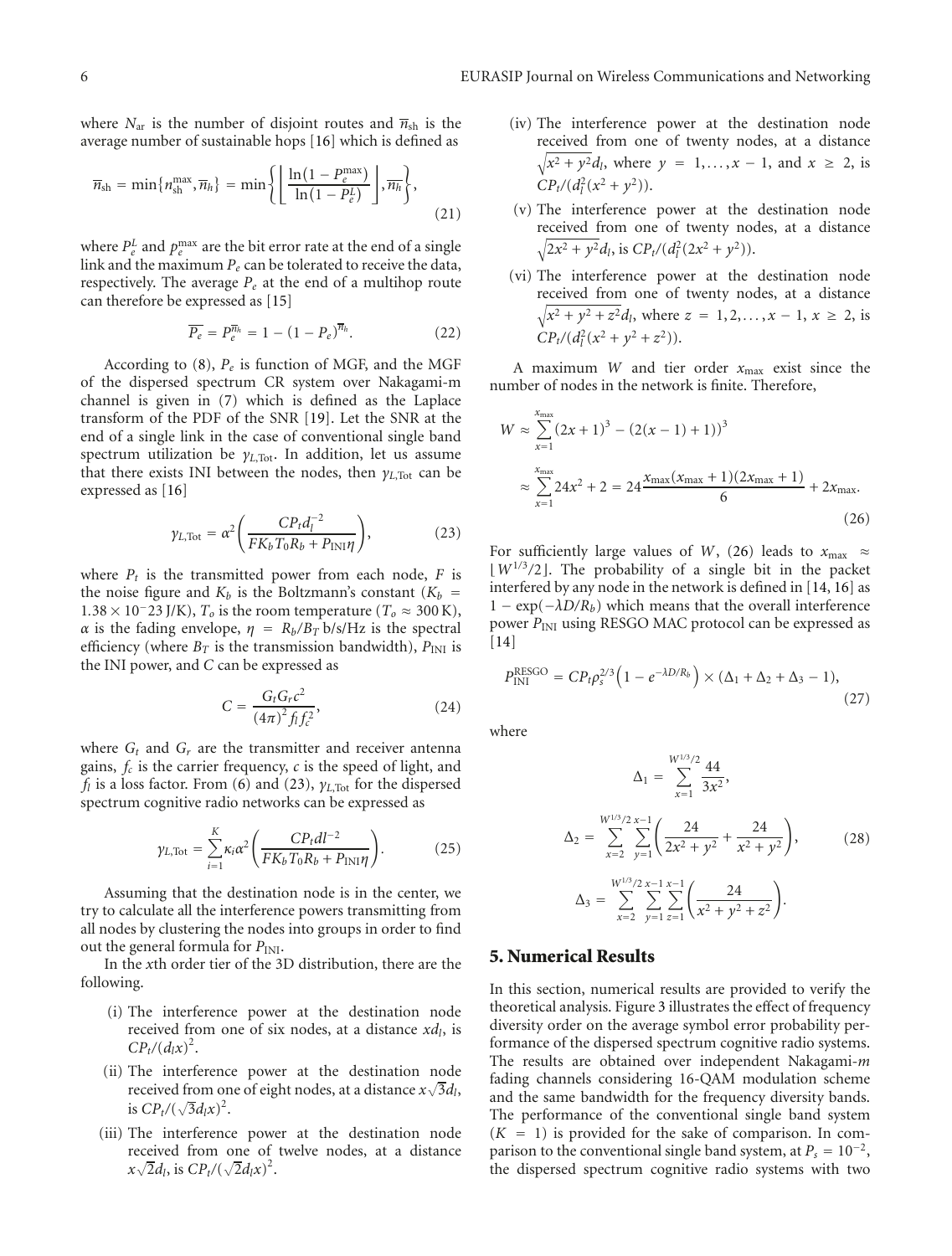

Figure 3: Average symbol error probability versus average SNR per bit for 16-QAM signals with different *K* values and independent Nakagami-*m* fading channel (*m* = 1).



Figure 4: Average symbol error probability versus average SNR per bit for *M*-QAM and *M*-PSK signals ( $M = 16$ ) with  $K = 3$ , Nakagami-*m* fading channel (*m* = 1) for both independent and dependent channels cases.

frequency diversity bands  $(K = 2)$  provide SNR gain of 8 dB. An additional 2 dB SNR gain due to the frequency diversity is achieved under the simulation conditions by adding yet another branch  $(K = 3)$ . It is clearly observed that the frequency diversity order is proportional to the performance. In the limiting case, if *K* goes to infinity the performance converges to the performance of AWGN channel (see the appendix).

Figure 4 presents the performance comparison for the case of using 16-QAM and 16-PSK modulation schemes for



Figure 5: Average symbol error probability versus average SNR per bit for 16-QAM signals with different SNR values at each diversity branch,  $m = 1, 0.5, 3$  for  $K = 1, 2, 3$ , respectively.



Figure 6: Average symbol error probability versus average SNR per bit for 16-QAM signals with  $K = 3$ , Nakagami-*m* fading channel compared with the performance bound for convolutional codes.

independent and dependent cases with equal bandwidth. It is observed that the performance of 16-QAM is better than that of 16-PSK, and this result can be justified since the distance between any points in signal constellation of *M*-PSK is less than that in *M*-QAM. This figure shows the performance of the dispersed spectrum cognitive radio systems for the dependent channels case, where Configuration A and Configuration B are considered. It can be seen that the correlation degrades the performance of the system and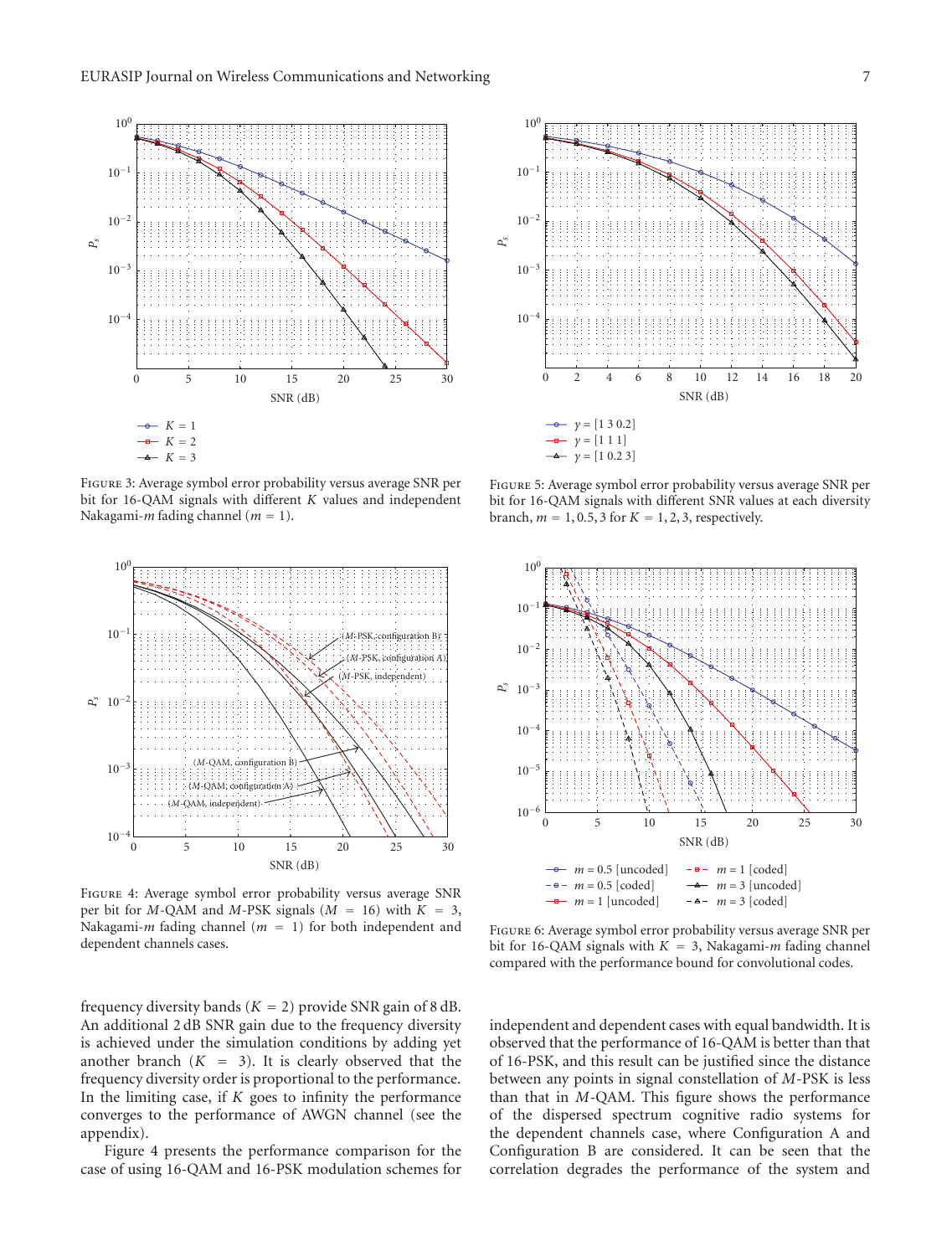

FIGURE 7:  $C_T$  versus  $R_b$  for 16-QAM modulation with three Nakagami-*m* fading channels using 3D node distribution (*m* = 1,  $K = 3$ ).



FIGURE 8:  $C_T$  versus  $R_b$  for 16 QAM modulation with three Nakagami-*m* fading channels using 2D node distribution (*m* =  $1, K = 3$ .

it can also be noted that Configuration A case performs better than Configuration B case. This is due to the fact that Configuration B has lower correlation coefficients than those of Configuration A.

In Figure 5, the effects of frequency diversity branches with different SNR values on the symbol error probability performance are shown. (The SNR value for each frequency diversity branch is given by  $\gamma_r$  (e.g.,  $\gamma_r = [\gamma_1 \gamma_2 \gamma_3]$ ).) These different SNR values for the diversity bands are assigned

relative to the SNR value of the first band; for instance, for the SNR values of  $\gamma_r = [\gamma_1 \ \gamma_2 \ \gamma_3] = [1 \ 3 \ 0.2]$ , the SNR value of second band is three times the first band. It can be noted that the system performs better if the branch with the lowest fading severity has the highest SNR, since the symbol error probability mainly depends on the SNR proportionally, and fading parameter *m*.

The effects of coding on the performance of the system are also investigated. The convolutional coding with (2, 1, 3) code and  $g(0) = (1 \ 1 \ 0 \ 1), g(1) = (1 \ 1 \ 1 \ 1)$  generator matrices are considered. The bound for error probability in [24] is extended for our system and it is used as performance metric during the simulations. Finally, Nakagami-*m* fading channel along with 16-QAM modulation is assumed. The result is plotted in Figure 6 which shows the effects of coding on the performance and it can be clearly seen that the performance is improved due to coding gain.

The results in Figures 7 and 8 are obtained using the following network simulation parameters:  $G_t = G_r = 1$ ,  $f_l = 1.56$  dB,  $F = 6$  dB,  $V = 1 \times 10^6$  m<sup>3</sup>,  $\lambda D = 0.1$  b/s,  $P_t =$ 60  $\mu$ *W*, and *W* = 15000. In order for the numerical results to be comparable to the results in [14], we choose the value of *m* = 1 for Nakagami-*m* fading channels, which represents Rayleigh fading channels. The effects of 3D node distribution on the effective transport capacity of ad hoc dispersed spectrum cognitive radio networks are investigated through computer simulations considering  $K = 3$  dispersed channels between two nodes, and the results are shown in Figure 7. In ad hoc model the dependency of *K* channels is assumed to be the same as dependent channels case in Section 3.2. This figure represents the relationship between the bit rate and the effective transport capacity considering 3D node distribution. It is shown that at low and high *Rb* values, the effective transport capacity is low. However, at intermediate values, the effective transport capacity is saturated. This is due to the fact that the average sustainable number of hops is defined as the minimum between the maximum number of sustainable hops and the average number of hops per route. Full connectivity will not be sustained until reaching the average number of hops. Having reached the average number of hops, full connectivity will be sustained until the number of hops is greater than the threshold value as defined by an acceptable BER, since a low SNR value is produced by low and high *Rb* values. It can be seen that the correlation between fading channels degrades the performance of the system and it can also be noted that Configuration A case performs better than Configuration B case.

It is known that the deployment of an ad hoc network is generally considered as two dimensions (2D). Nonetheless, because of reducing dimensionality, the deployment of the nodes in a 3D scenario are sparser than in a 2D scenario, which leads to decrease of the internodes interference, thus increasing the effective transport capacity of the system. This can be observed by comparing Figures 7 and 8.

In addition, the 3D topology of dispersed spectrum cognitive radio ad hoc network can be considered in some real applications such as sensor network in underwater, in which the nodes may be distributed in 3D [13]. The 3D topology is more suitable to detect and observe the phenomena in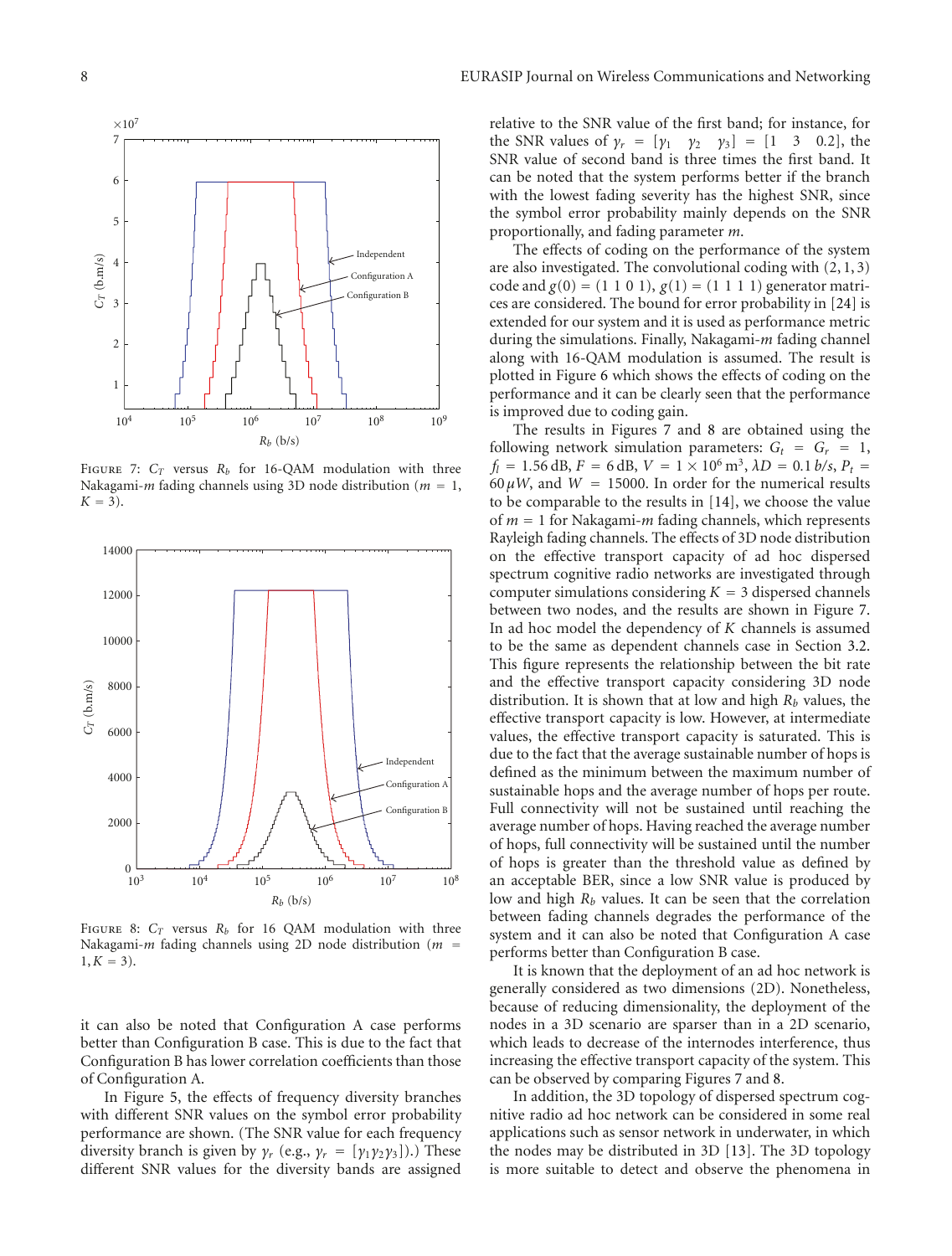the three dimensional space that cannot be observed with 2D topology [25].

# **6. Conclusion**

In this paper, the performance analysis of dispersed spectrum cognitive radio systems is conducted considering the effects of fading, number of dispersed bands, modulation, and coding. Average symbol error probability is derived when each band undergoes independent and dependent Nakagami-*m* fading channels. Furthermore, the average symbol error probability for both cases is extended to take the modulation effects into account. In addition, the effects of coding on symbol error probability performance are studied through computer simulations. We also study the effects of the 3D node distribution along with INI on the effective transport capacity of ad hoc dispersed spectrum cognitive radio networks. The effective transport capacity expressions are derived over fading channels considering *M*-QAM modulation scheme. Numerical results are presented to study the effects of fading, number of dispersed bands, modulation, and coding on the performance of dispersed spectrum cognitive radio systems. The results show that the effects of fading, number of dispersed bands, modulation, and coding on the average symbol error probability of dispersed spectrum cognitive radio systems is significant. According to the results, the effective transport capacity is saturated for intermediate bit rate values. Additionally, it is concluded that the correlation between fading channels highly affects the effective transport capacity. Note that this work can be extended to the case where the number of available bands change randomly at every spectrum sensing cycle, which is considered as a future work.

# **Appendix**

The MGF of Nakagami-*m* fading channels of dispersed spectrum sharing system with *K* available bands is given by

$$
\mu(s) = \left(\frac{1}{1 - s\gamma/mK}\right)^{mK}.\tag{A.1}
$$

For  $K = \infty$  (or  $m = \infty$ ), we obtain the form of type  $1^{\infty}$ . The solution is given by introducing a dependant variable

$$
y = \left(\frac{1}{1 - s\gamma/mK}\right)^{mK},\tag{A.2}
$$

and taking the natural logarithm of both sides:

$$
\ln(y) = mK \ln\left(\frac{1}{1 - s\gamma/mK}\right) = \frac{\ln(1/(1 - s\gamma/mK))}{1/mK}.
$$
\n(A.3)

The limit  $\lim_{K,m \to \infty} \ln(y)$  is an indeterminate form of type 0/0; by using L'Hôpital's rule we obtain

$$
\lim_{K,m \to \infty} \ln(y) = \frac{\ln(1/(1 - s\gamma/mK))}{1/mK} = sy.
$$
 (A.4)

Since  $ln(y) \rightarrow sy$  as  $m \rightarrow \infty$  or  $K \rightarrow \infty$ , it follows from the continuity of the natural exponential function that  $e^{\ln(y)} \rightarrow e^{sy}$  or, equivalently,  $y \rightarrow e^{sy}$  as  $K \rightarrow \infty$  (or  $m \rightarrow$ ∞).

Therefore,

$$
\lim_{K,m \to \infty} \left( \frac{1}{(1 - s\gamma/mK)} \right)^{mK} = e^{sy}.
$$
 (A.5)

Since the MGF of the Gaussian distribution with zero variance is given by

$$
\mu_g(s) = e^{s\gamma},\tag{A.6}
$$

we conclude that, when  $K \to \infty$ , the channel converges to an AWGN channel under the assumption independent channel samples.

# **Acknowledgment**

This paper was supported by Qatar National Research Fund (QNRF) under Grant NPRP 08-152-2-043.

#### **References**

- [1] J. Mitola and G. Q. Maguire, "Cognitive radio: making software radios more personal," *IEEE Personal Communications*, vol. 6, no. 4, pp. 13–18, 1999.
- [2] S. Ekin, F. Yilmaz, H. Celebi, K. A. Qaraqe, M. Alouini, and E. Serpedin, "Capacity limits of spectrum-sharing systems over hyper-fading channels," *Wireless Communications and Mobile Computing*. In press.
- [3] S. Gezici, H. Celebi, H. V. Poor, and H. Arslan, "Fundamental limits on time delay estimation in dispersed spectrum cognitive radio systems," *IEEE Transactions on Wireless Communications*, vol. 8, no. 1, pp. 78–83, 2009.
- [4] S. Gezici, H. Celebi, H. Arslan, and H. V. Poor, "Theoretical limits on time delay estimation for ultra-wideband cognitive radios," in *Proceedings of the IEEE International Conference on Ultra-Wideband (ICUWB '08)*, vol. 2, pp. 177–180, September 2008.
- [5] H. Celebi, K. A. Qaraqe, and H. Arslan, "Performance comparison of time delay estimation for whole and dispersed spectrum utilization in cognitive radio systems," in *Proceedings of the 4th International Conference on Cognitive Radio Oriented Wireless Networks and Communications (CROWNCOM '09)*, pp. 1–6, June 2009.
- [6] F. Kocak, H. Celebi, S. Gezici, K. A. Qaraqe, H. Arslan, and H. V. Poor, "Time delay estimation in cognitive radio systems," in *Proceedings of the 3rd IEEE International Workshop on Computational Advances in Multi-Sensor Adaptive Processing (CAMSAP '09)*, pp. 400–403, 2009.
- [7] F. Kocak, H. Celebi, S. Gezici, K. A. Qaraqe, H. Arslan, and H. V. Poor, "Time-delay estimation in dispersed spectrum cognitive radio systems," *EURASIP Journal on Advances in Signal Processing*, vol. 2010, Article ID 675959, 2010.
- [8] T. Chen, H. Zhang, G. M. Maggio, and I. Chlamtac, "Topology management in CogMesh: a cluster-based cognitive radio mesh network," in *Proceedings of the IEEE International Conference on Communications (ICC '07)*, pp. 6516–6521, Citeseer, 2007.